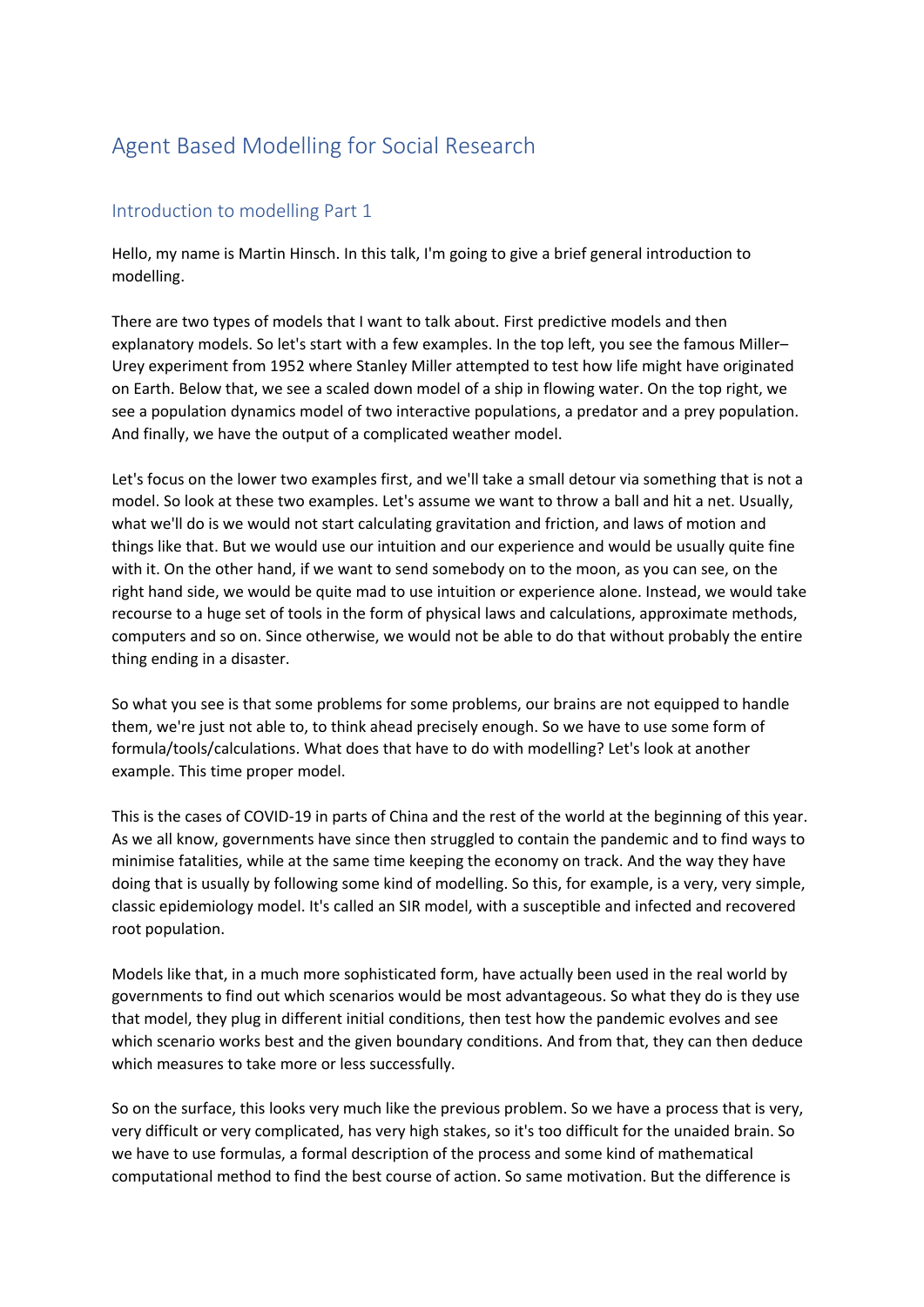that in one case case of the moon landing, most of the processes involved can be described with really high precision and most most cases, we actually know how precisely we can calculate the process. In the case of this pandemic, this is not the case we don't fully understand the process. There are many things that happened that we don't know about. Or if we know about them, we can't properly formalise them. So for example, we don't know exactly how the wearing of masks reduces infectivity. We don't know how many people are going to wear masks if we tell them to and so on. So this is a an approximation, a very rough one. And that's essentially the the basis or the the essence of modelling modelling means that we want to approximate a process but can't do it precisely.

So predictive modelling means we want to predict how a process behaves under given conditions, our intuition is not sufficient to let us predict the process well enough. We do not know enough to describe the process precisely. So we have to approximate. And that approximation is then used as a prediction of the behaviour of the real process. So, this covers are two examples, perhaps, oh, wait a moment, we have to do something about the ship. So that's actually quite easy, we just remove the formal part and then we're fine. So any kind of approximation actually does, it doesn't necessarily have to be a mathematical approximation, it might also be a physical approximation. And then we have a predictive model of our system.

Now, for the upper to upper two examples, what is that? Let's go through them in terms. First, the Miller–Urey experiment, performed by Stanley Miller in 1952, was an attempt to explain how life originated on early Earth. And what he did was essentially he took two glass flasks, one of them he filled with water, the other one with a few basic chemicals and assumed to reflect the conditions on early Earth and then connected them, heated the water and regularly sent sparks to the other compartment. And that setup he had run for a couple of days a week and after that, you see this brown sludge developing. And what he found was that this sludge actually contains five of the essential amino acids that make up every single living being on Earth. Recent reanalysis of the original setup by sea, by the way found that all 20 amino acids occur. So that was the basic setup.

The other example is a very famous model in population biology and ecology. The last Lotka-Volterra Equations. Vito Volterra was inspired by his future son in law, who observed that during World War One, the proportion of predator and prey species and individuals in fish catches fluctuated. So, what he tried to do is to understand why that was the case. So, he did that by writing down the population dynamics of two populations when predator or prey species and then adding interaction terms to them. So the effect of the predator on the prey species and vice versa. And extra extrapolating from that, what he found was that he actually found fluctuations under certain parameter conditions.

So, if we compare the two examples, what you can seeis that the basic structure is pretty similar. So, we have a very general question, we implement some kind of system, some kind of model. And from the behaviour of the model, we make inferences concerning the original question. It is important to note that in neither of those two cases, we are after any kind of prediction, so, we are not interested in predicting the number of predator individuals next month or the number of prey species left over after a certain time, or trying to predict whether life is going to emerge on a given plant. Instead, we are really after understanding the system.

So, if we look at the questions more thoroughly, we can see that our models do not actually answer those questions, so we can't answer why predator and prey species fluctuate given the model. We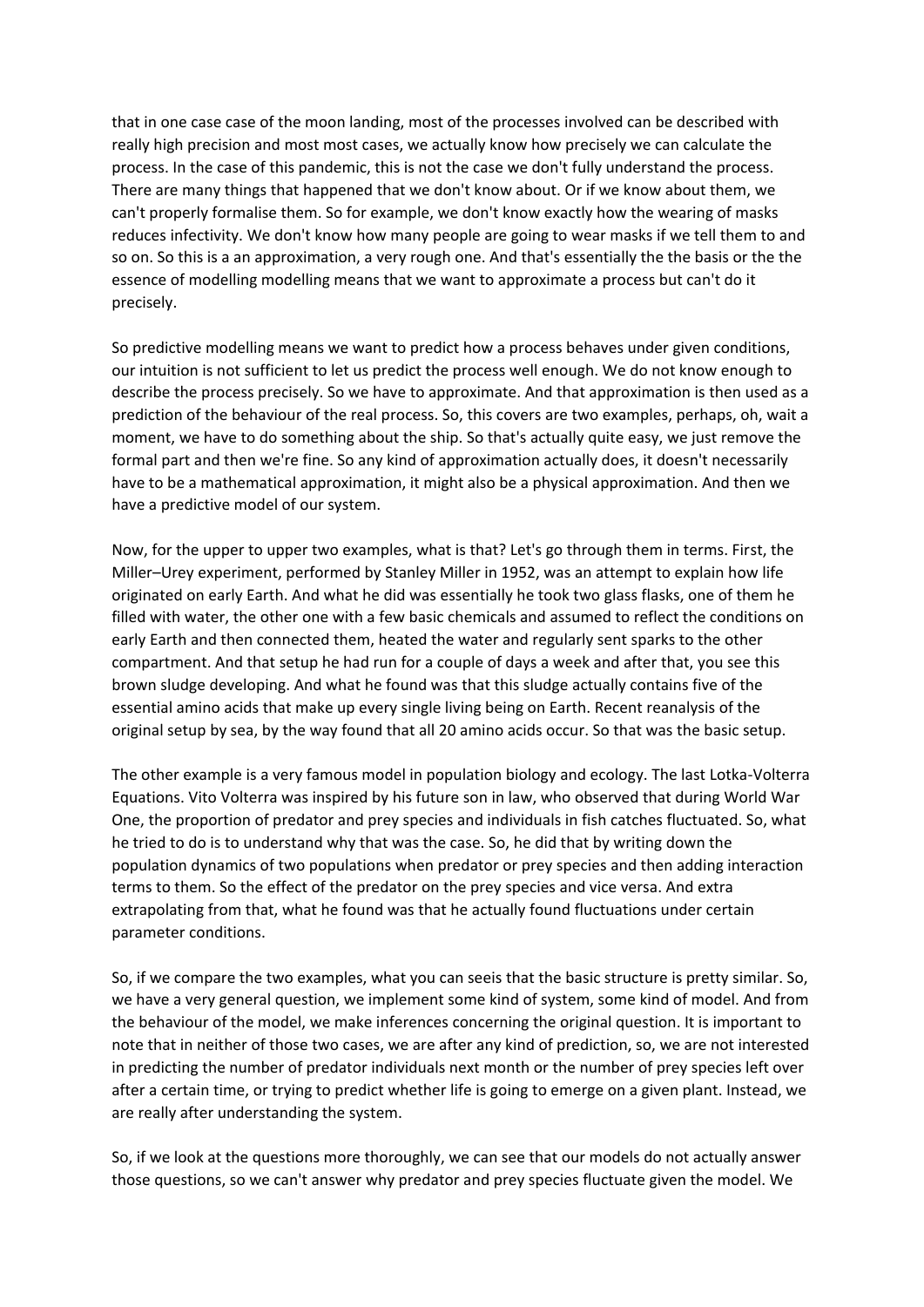can't answer how life originated given given Miller's experiment. The questions we can answer are much more specific. So what you can answer is whether the fluctuations in these populations might be a consequence of the interactions. The model clearly shows that they might and are the conditions of early Earth sufficient to spontaneously generate ingredients for life. The experiment clearly shows that yes, they might be.

So, let's look at the, at the structure of what we've been doing in a bit more detail. What we have in general is we have some kind of reality that we find difficult to understand. We observe some aspects of the behaviour of that reality. We try to copy the process that generated that behaviour by implementing a model and hopefully, the behaviour that that model generates is similar or identical to the behaviour that we have observed. And the first class of models that we looked at so the predictive models, what we're interested in is actually trying to replicate that behaviour as accurately as possible. So we want to know exactly if we change the conditions of it, how is the behaviour going to change, or if we just look at the future, how is the behaviour going to be in the future, which means that in a predictive model, we're actually not really interested in the upper part of the process, we can, in principle, ignore that entirely. And there are actually cases where people have have done that. So instead of implementing a model of process, they have used, for example, artificial neural nets to directly predict the future behaviour or alternative behaviours from the observed behaviour.

Now, if we look at the other type of model, the explanatory model, the situation is slightly different. What we're interested in here is, of course, the behaviour, but only insofar as it tells us something about the process that's happening. So we want to know how this part up here, the complicated reality generates the behaviour that you observe. And, to do that, what we have to do since we can't observe that part directly, we can't, we don't really have a handle on it in most cases. That's the reason why we start modelling in the first place, what we can, what we have to do is we have to, to pick parts of that process that we think is relevant for our observed behaviour, since we can't really look at it directly implemented in a model and then see whether the behaviour we get out of it is similar to the behaviour of observed. And the thing we can prove with that structure is that if we find one particular implementation of that process, that generates behaviour that is similar to the one observed that this is a sufficient logical structure to generate that behaviour.

So in the end, what this type of model really does, it serves as a proof of concept that demonstrates that one particular mechanism is sufficient to cause a specific type of behaviour. To some this up extplanatory modelling really means that we observe a phenomenon, we have an idea of the conditions that may cause this phenomenon. So the the conditions that have to be prevalent, and the causality that causes the behaviour that we observe, but it is insufficient as a proof. So we can't just conclude from that idea that it has to be true. Therefore, we need to replicate the conditions in some kind of approximate representation, either formal or physical. And then run it to see if the behaviour that you observe that you want to prove actually occurs in that presentation.

So some parting words. First model is always just a tool. It's really just as good as the context we use it. For a given part of reality, how we model it depends entirely on what we want to know. So for example, if we want to model a river, in order to test whether a certain area is prone to flooding, we can do that we can build a model for that. But for example, if we want to know how long that river is going to retain chemicals that were spilled into it, we can model that as well. But the model would look completely different than the one that we used for the flooding. Or if we want to know how